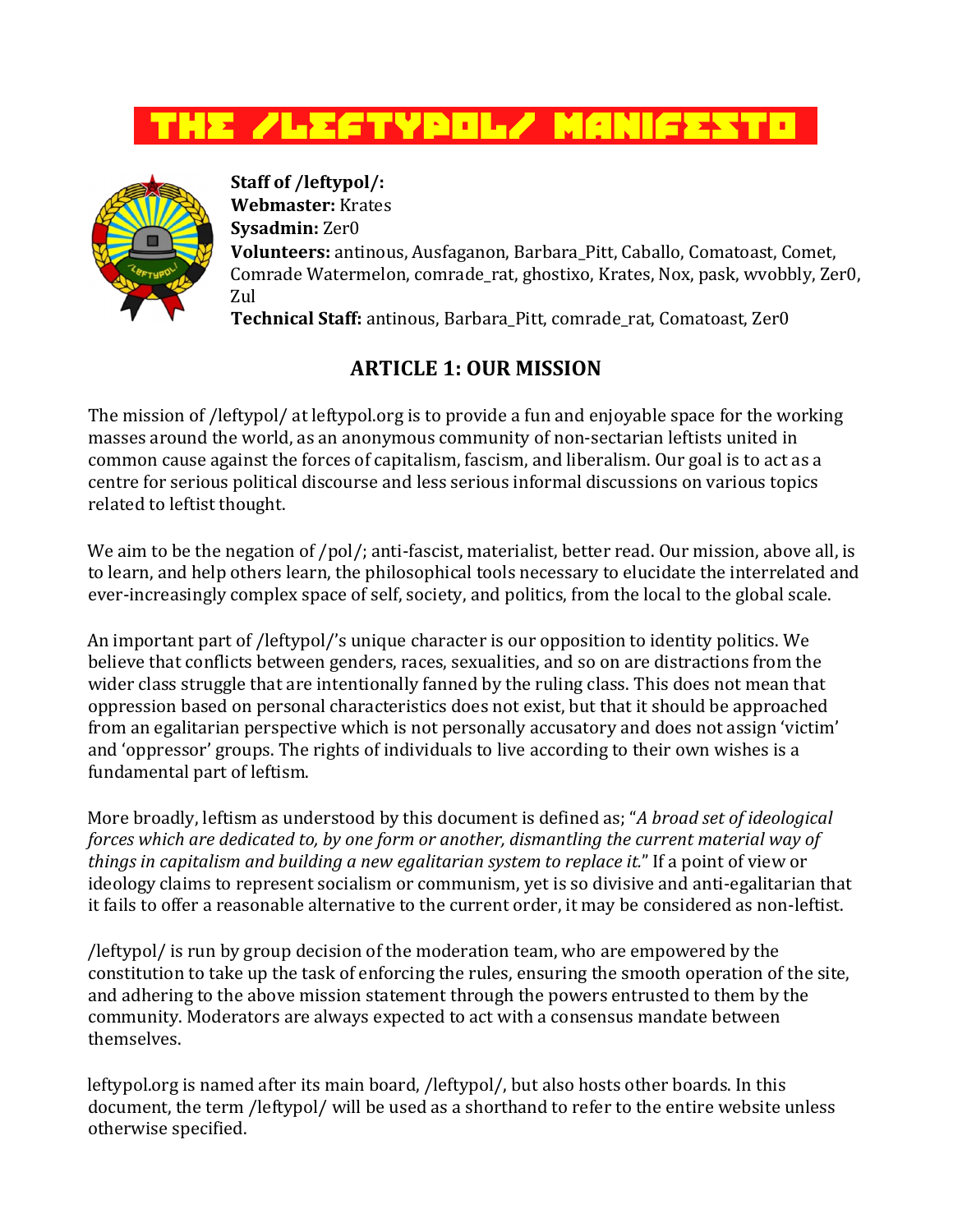## **ARTICLE 2: /LEFTYPOL/'S BOARDS AND THEIR USES**

leftypol.org consists of multiple boards which each have their own purposes and uses. Users should adhere to these guidelines when deciding which board to use for which purpose, and posts that are outside of these boundaries are likely to be moved or deleted.

/leftypol/ proper is the original home of the community and should be used for specific political discussion as well as general discussion which has a political aspect and does not fall under the purview of one of the other boards.

/b/ is a 'random' board in the vain of 4chan's /b/, and has very lax rules and moderation standards. Its main purpose is to contain 'shitposting' or other kinds of random posting, as well as pornography. If a topic does not fit into any of the other boards it may be moved here.

/hobby/ is a board that is designed for discussion of hobbies and lifestyle topics such as cooking, exercise, movies, and so on, which are not required to have a political aspect (though this is not prohibited and often occurs).

/tech/ functions similarly to /hobby/ but is designed for discussion of programming, computers, and other electronics-related subjects. It may also be used by /leftypol/'s technical staff to solicit feedback or suggestions.

/games/ is a general purpose board for both videogames and traditional gaming (ie, tabletop or boardgames) which also functions similarly to /hobby/.

/anime/ is for discussion of both anime and manga, which again is similar to /hobby/.

/music/ is a board intended for the discussion of existing music, archiving of leftist music (historical or contemporary), and collaboration and advice for musicians.

The /meta/ board is a board intended for feedback, comments, or general discussion related to the site itself. It should also be used for moderation complaints relating to all boards by users.

/GET/ and /ref/ are sister boards to /leftypol/ which are located on their own domain at getchan.net. These boards are not administered by the /leftypol/ staff and operate according to their own rules, but are also leftist boards which are run by friends of the site.

## **ARTICLE 3: THE RULES FOR USERS**

**In short, the rules are enforced to provide an entertaining and edifying space for all posters to enjoy, and should serve to keep the board easily usable and free from spam and on topic, with discussion productive and open. In addition, content which is illegal in the United States will be removed.**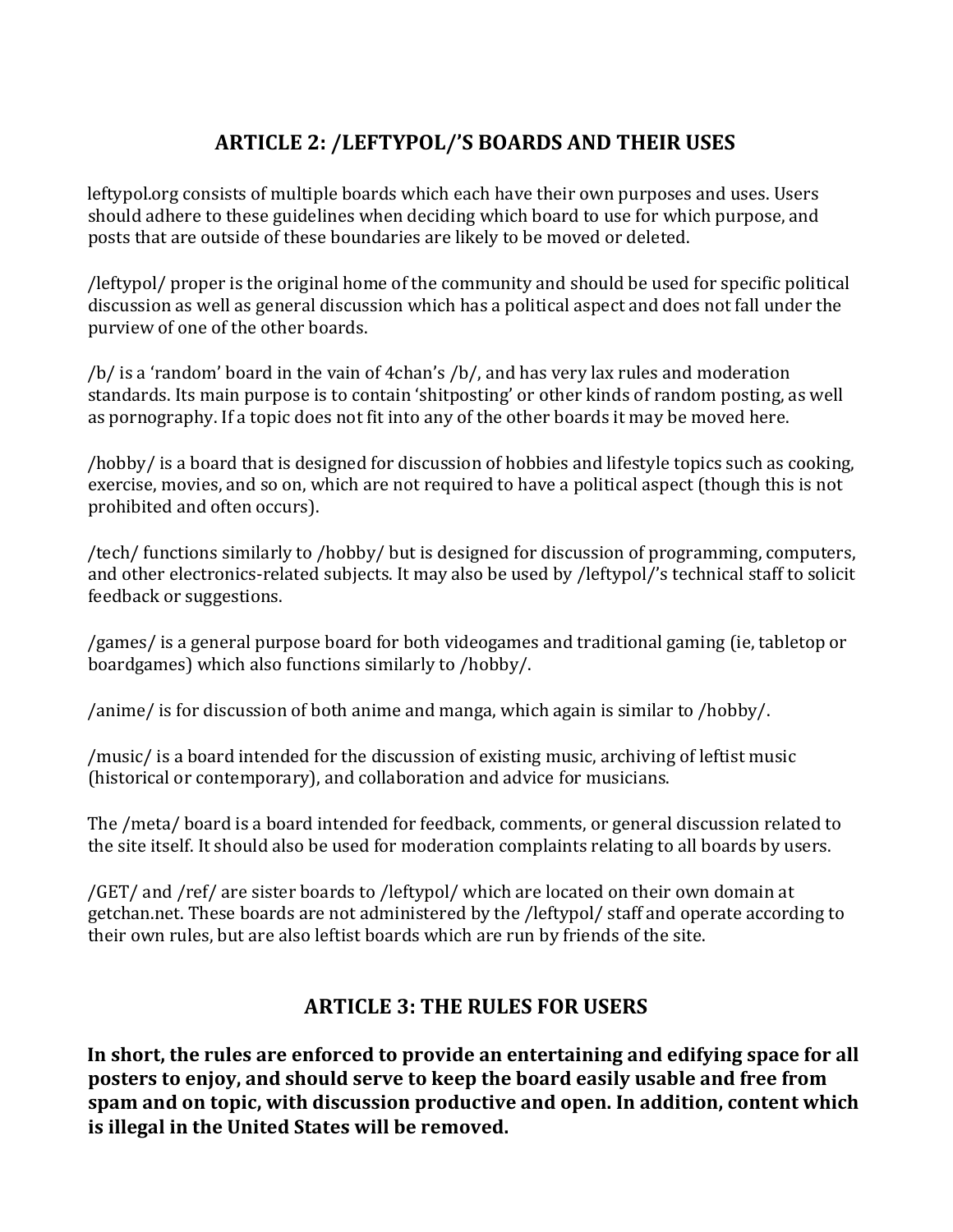**FIRSTLY, ABSOLUTELY NO CP SHALL BE POSTED ON THE SITE**. Anyone posting child pornography will immediately face a permanent ban and their IP will be logged and recorded to be handed over to the authorities (if this is ever required). Content which 'doxxes' another user or person will also be removed. Other content which promotes or endorses illegal activity may be removed as the discretion of the moderators.

No spam is to be tolerated. Spam from a bot is subject to a permanent ban or more severe actions to preserve site security. Spam from a user may also be subject to a ban, the severity of which depends on the situation and is at the discretion of the volunteers.

Pornography should not be posted on /leftypol/ or /meta/ without good reason. In addition, images which are excessively offensive to the eye or to civilised sensibilities may be removed without warning (for example, gore, shock images) and punished with moderator action.

Posts should, overall, be conducive to an informed and productive discussion. /leftypol/ is not an academic journal, but it also should not be a cesspit of back and forth bickering and pointless insults. Users should attempt to argue for the point they are presenting in an honest and open way and should be receptive to information or arguments that do, in fact, challenge their views.

Reactionism and liberalism, or any other kind of non-leftist positions are not banned per se, as we will endeavour to allow and encourage people of other political philosophies to explore leftism through /leftypol/ so long as they follow the rules contained herein. However, non-leftist users are ultimately to be considered 'guests' and thus will be removed if they prove a nuisance or disrupt the normal functioning of the site.

In addition, /leftypol/ is committed to the ideal of left unity, or at least that the left should have an avenue for open discussion, so all 'mainstream' leftist ideologies will be permitted (so long as they do not violate the conditions set out in Article 1). /leftypol/ does not adhere to a specific leftist ideology.

To ensure a basic level of quality, topics or posts will not be tolerated when contributions are not conductive to well-intentioned discussion. Therefore, posts or topics are likely to be removed at the discretion of moderation staff if they;

- 1. argue under false pretences ("false flagging") ie. "Hey fellow commies, did you prep your wife's bull today?"
- 2. imply reactionary or false positions of the userbase as a form of group shaming ie. "Why do you guys all hate trans people?"
- 3. are of an overly derisive and mocking nature ie. "haha, btfo commies hitler rulez"
- 4. are of a gratuitously offensive or hysterical nature ie. "I hate fucking Mudslimes, we need to hang them all before they rape our children"
- 5. are debating inherently reactionary topics where no reasonable debate is possible ie. "In what way should be exterminate the lesser races, guys?"
- 6. are low effort sectarian bait rather than good faith discussion ie. "Tankie/Anarkiddie hate thread" or "Why does this theorist suck so much?"